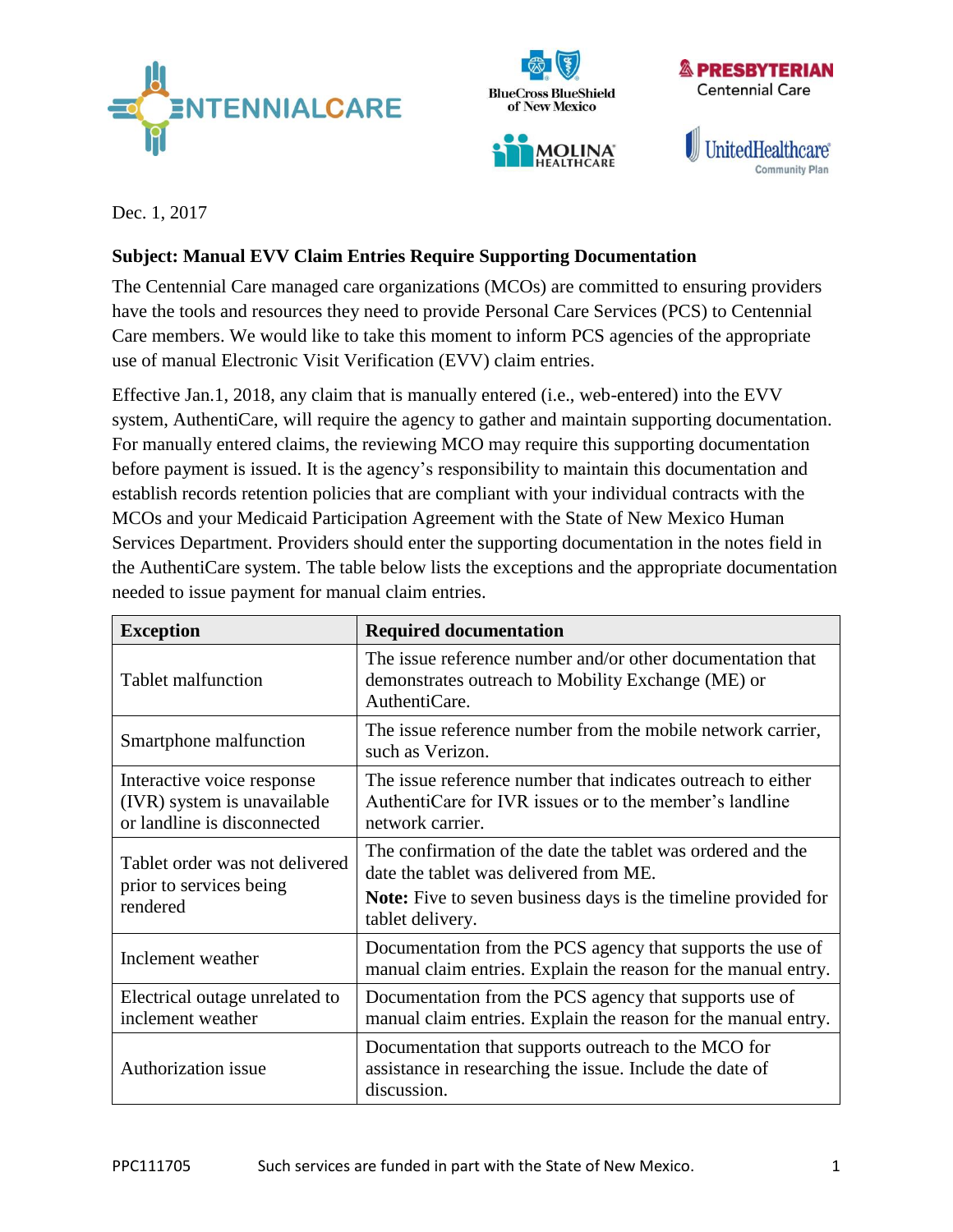| <b>Exception</b>     | <b>Required documentation</b>                                                                                                                                                          |
|----------------------|----------------------------------------------------------------------------------------------------------------------------------------------------------------------------------------|
| Substitute caretaker | Documentation from the agency that indicates a change in<br>caretakers.                                                                                                                |
|                      | Note: Manual claim entries should only be used if notification<br>of substitution was not received in a timely manner and you<br>are unable to reschedule the service in AuthentiCare. |

If you have any questions or concerns regarding this communication, please use the information enclosed to contact your provider representative from any of the MCOs with whom you are contracted.

Thank you for your continued partnership.